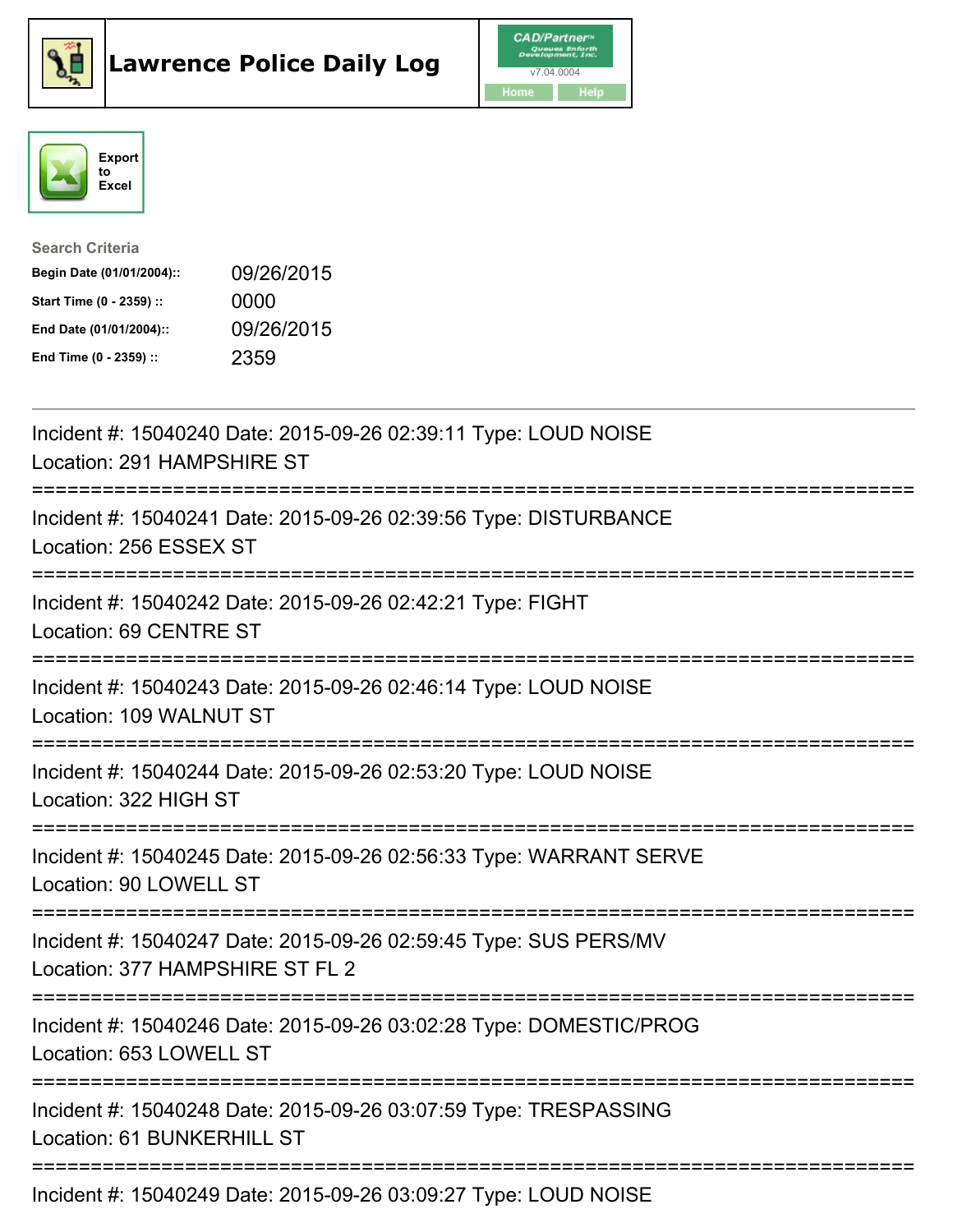| Location: INSIDE / 66 COLUMBUS AV                                                                                       |
|-------------------------------------------------------------------------------------------------------------------------|
| Incident #: 15040250 Date: 2015-09-26 03:36:52 Type: LOUD NOISE<br>Location: 915 ESSEX ST FL 3                          |
| Incident #: 15040251 Date: 2015-09-26 03:46:36 Type: DISTURBANCE<br>Location: S UNION ST & WINTHROP AV                  |
| Incident #: 15040252 Date: 2015-09-26 03:47:58 Type: ALARMS<br>Location: 75 NEWTON ST                                   |
| Incident #: 15040253 Date: 2015-09-26 03:49:16 Type: M/V STOP<br>Location: ANDOVER ST & PARKER ST<br>================== |
| Incident #: 15040254 Date: 2015-09-26 03:50:19 Type: ALARMS<br>Location: 579 ANDOVER ST                                 |
| Incident #: 15040255 Date: 2015-09-26 03:52:09 Type: DISTURBANCE<br>Location: MARKET ST & SHAWSHEEN RD                  |
| Incident #: 15040256 Date: 2015-09-26 03:54:58 Type: LOUD NOISE<br>Location: 48 SARATOGA ST                             |
| Incident #: 15040257 Date: 2015-09-26 03:56:07 Type: DISTURBANCE<br>Location: EL CESAR RESTURANT / 99 ESSEX ST          |
| Incident #: 15040258 Date: 2015-09-26 03:59:15 Type: SUS PERS/MV<br>Location: 154 MARSTON ST                            |
| Incident #: 15040259 Date: 2015-09-26 04:18:35 Type: UNWANTEDGUEST<br>Location: 28 HAWLEY ST                            |
| Incident #: 15040260 Date: 2015-09-26 04:37:17 Type: DISTURBANCE<br>Location: 518 HAVERHILL ST                          |
| Incident #: 15040261 Date: 2015-09-26 04:43:53 Type: HIT & RUN PRO<br>Location: 152 PROSPECT ST                         |
| Incident #: 15040262 Date: 2015-09-26 05:06:27 Type: UNWANTEDGUEST<br>Location: 28 HAWLEY ST                            |
| Incident #: 15040263 Date: 2015-09-26 05:08:29 Type: KEEP PEACE                                                         |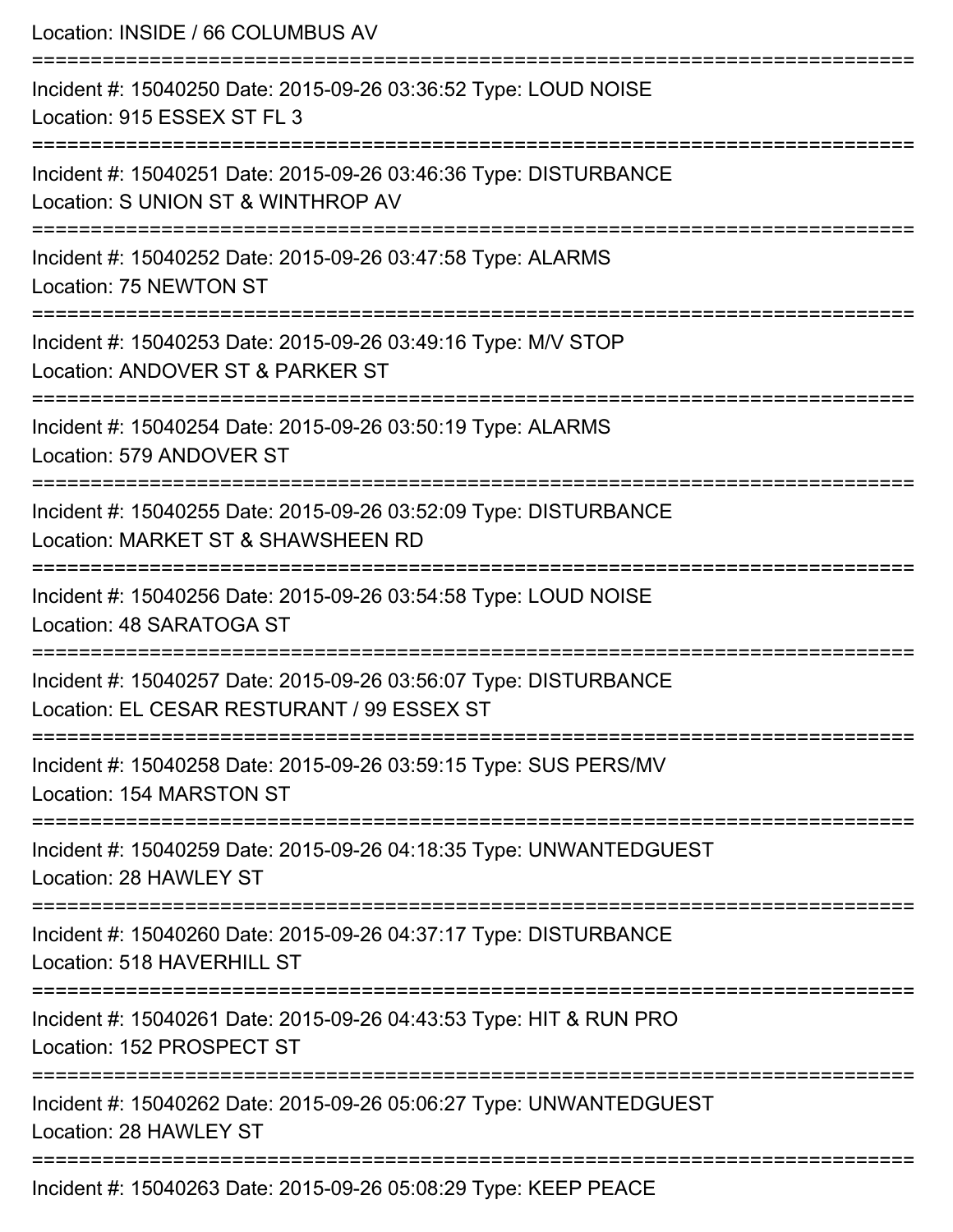| Incident #: 15040264 Date: 2015-09-26 05:18:43 Type: LOUD NOISE<br><b>Location: HUSE ST</b>                    |
|----------------------------------------------------------------------------------------------------------------|
| Incident #: 15040265 Date: 2015-09-26 05:44:39 Type: AUTO ACC/NO PI<br>Location: 157 SALEM ST                  |
| Incident #: 15040266 Date: 2015-09-26 06:47:51 Type: DISTURBANCE<br>Location: 37 EUTAW ST                      |
| Incident #: 15040267 Date: 2015-09-26 06:52:29 Type: AUTO ACC/UNK PI<br>Location: COMMONWEALTH DR & MARSTON ST |
| Incident #: 15040268 Date: 2015-09-26 06:53:55 Type: M/V STOP<br>Location: ARLINGTON ST & LAWRENCE ST          |
| Incident #: 15040269 Date: 2015-09-26 07:06:05 Type: GUN CALL<br>Location: CANTON ST & PROSPECT ST             |
| Incident #: 15040270 Date: 2015-09-26 07:26:22 Type: ANIMAL COMPL<br>Location: ANDOVER ST & FOSTER ST          |
| Incident #: 15040271 Date: 2015-09-26 07:30:07 Type: MV/BLOCKING<br>Location: 81 SUNSET AV                     |
| Incident #: 15040272 Date: 2015-09-26 07:51:29 Type: SUS PERS/MV<br>Location: BROADWAY                         |
| Incident #: 15040273 Date: 2015-09-26 08:14:10 Type: SUS PERS/MV<br>Location: DPW / 31 AUBURN ST               |
| Incident #: 15040274 Date: 2015-09-26 08:16:39 Type: ANIMAL COMPL<br>Location: 535 LOWELL ST                   |
| Incident #: 15040275 Date: 2015-09-26 08:23:10 Type: HIT & RUN M/V<br>Location: CENTRE ST & WALNUT ST          |
| Incident #: 15040277 Date: 2015-09-26 09:32:18 Type: LOST PERSON<br>Location: EL PILON MARKET / HAMPSHIRE ST   |
| Incident #: 15040276 Date: 2015-09-26 09:36:05 Type: PARK & WALK                                               |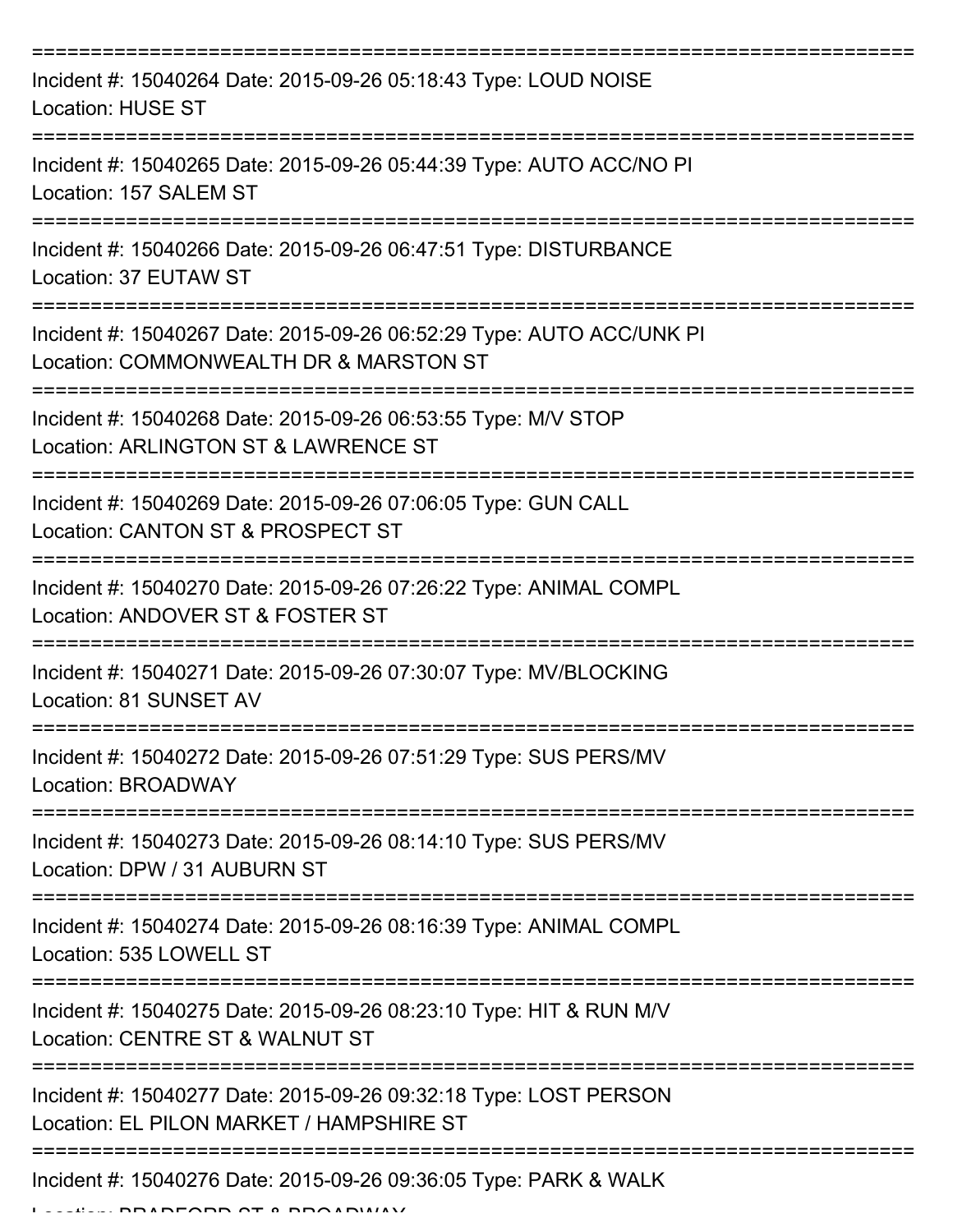| Incident #: 15040278 Date: 2015-09-26 09:38:12 Type: AUTO ACC/PED<br>Location: 205 BROADWAY                                                              |
|----------------------------------------------------------------------------------------------------------------------------------------------------------|
| Incident #: 15040280 Date: 2015-09-26 09:51:11 Type: STOL/MV/PAS<br>Location: BROOKFIELD ST & HAWLEY ST                                                  |
| Incident #: 15040279 Date: 2015-09-26 10:01:06 Type: DISTURBANCE<br>Location: 32 GROTON ST                                                               |
| Incident #: 15040281 Date: 2015-09-26 10:07:01 Type: RECOV/STOL/MV<br>Location: 305 PROSPECT ST                                                          |
| Incident #: 15040282 Date: 2015-09-26 10:24:11 Type: ALARM/BURG<br>Location: BEACON BOYS & GIRLS CLUB / 71 DUCKETT AV<br>------------------------------- |
| Incident #: 15040283 Date: 2015-09-26 10:25:51 Type: ALARM/BURG<br>Location: 9 BEACON ST                                                                 |
| Incident #: 15040284 Date: 2015-09-26 10:49:33 Type: HIT & RUN M/V<br>Location: 79 WINTHROP AV                                                           |
| Incident #: 15040285 Date: 2015-09-26 10:56:09 Type: AUTO ACC/NO PI<br>Location: 17 BASSWOOD ST                                                          |
| Incident #: 15040286 Date: 2015-09-26 11:08:28 Type: AUTO ACC/NO PI<br>Location: BROADWAY & WATER ST                                                     |
| Incident #: 15040287 Date: 2015-09-26 11:10:20 Type: GENERAL SERV<br>Location: SENIOR CENTER / null                                                      |
| Incident #: 15040288 Date: 2015-09-26 11:27:02 Type: GENERAL SERV<br>Location: LAWRENCE ST & PARK ST                                                     |
| Incident #: 15040289 Date: 2015-09-26 11:35:11 Type: M/V STOP<br>Location: MERRIMAC & SOUTH UNION                                                        |
| Incident #: 15040290 Date: 2015-09-26 11:39:05 Type: SUS PERS/MV<br>Location: 95 COLONIAL RD                                                             |
| Incident #: 15040291 Date: 2015-09-26 11:55:08 Type: EXTRA SURVEIL                                                                                       |

Location: 700 ESSEY ST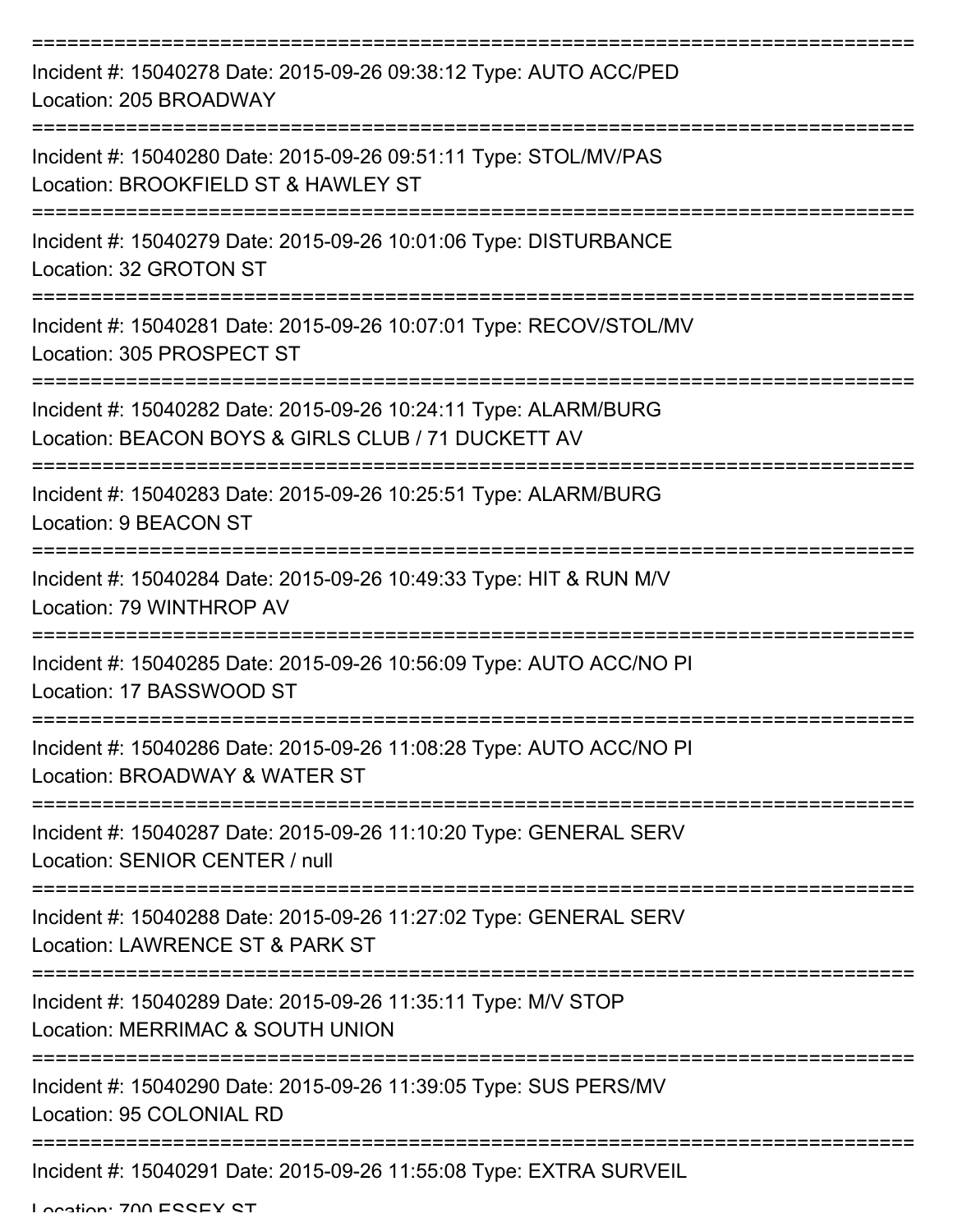| Incident #: 15040294 Date: 2015-09-26 12:00:57 Type: LOCKOUT<br>Location: 9 POWERS ST                   |
|---------------------------------------------------------------------------------------------------------|
| Incident #: 15040292 Date: 2015-09-26 12:01:47 Type: ALARM/BURG<br>Location: KEYPOLYMER / 17 SHEPARD ST |
| Incident #: 15040293 Date: 2015-09-26 12:01:51 Type: ALARM/BURG<br>Location: 233 HAVERHILL ST           |
| Incident #: 15040295 Date: 2015-09-26 12:14:30 Type: HIT & RUN M/V<br>Location: MARKET ST & PARKER ST   |
| Incident #: 15040296 Date: 2015-09-26 12:42:49 Type: ALARM/BURG<br>Location: 43 SHAW ST                 |
| Incident #: 15040297 Date: 2015-09-26 12:49:56 Type: HIT & RUN M/V<br>Location: 285 ESSEX ST            |
| Incident #: 15040298 Date: 2015-09-26 12:52:57 Type: MEDIC SUPPORT<br>Location: 189 CRAWFORD ST #35-3   |
| Incident #: 15040299 Date: 2015-09-26 12:58:35 Type: DRUG OVERDOSE<br>Location: 13 JORDAN ST #1ST       |
| Incident #: 15040300 Date: 2015-09-26 13:30:34 Type: EXTRA SURVEIL<br><b>Location: DAISY ST</b>         |
| Incident #: 15040301 Date: 2015-09-26 13:40:21 Type: RECOV/STOL/MV<br>Location: 125 BAILEY ST           |
| Incident #: 15040302 Date: 2015-09-26 13:44:29 Type: UNKNOWN PROB<br>Location: 335 SALEM ST #D          |
| Incident #: 15040303 Date: 2015-09-26 13:45:30 Type: SUS PERS/MV<br>Location: PARK / null               |
| Incident #: 15040304 Date: 2015-09-26 13:48:14 Type: AUTO ACC/UNK PI<br>Location: 297 JACKSON ST        |
| Incident #: 15040305 Date: 2015-09-26 13:49:52 Type: DRUG VIO<br>Location: 28 HANCOCK ST FL 3           |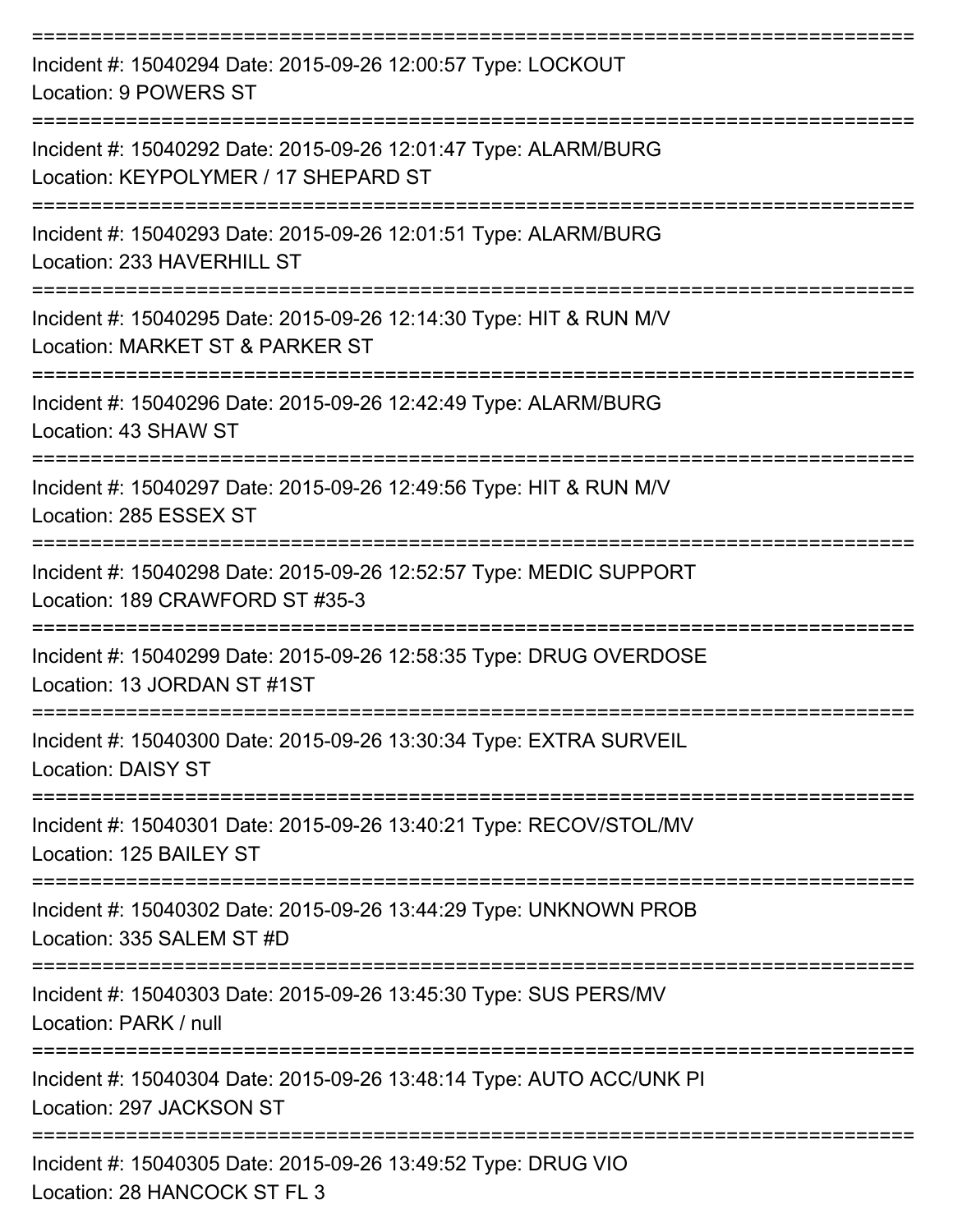| Incident #: 15040306 Date: 2015-09-26 14:06:58 Type: SHOPLIFTING<br>Location: MARKET BASKET / 700 ESSEX ST                                             |
|--------------------------------------------------------------------------------------------------------------------------------------------------------|
| ==================================<br>Incident #: 15040307 Date: 2015-09-26 14:19:12 Type: A&B PAST<br>Location: COMMON PARK / COMMON ST. & JACKSON ST |
| Incident #: 15040308 Date: 2015-09-26 14:21:36 Type: TOW OF M/V<br>Location: 700 ESSEX ST<br>:================================                         |
| Incident #: 15040309 Date: 2015-09-26 14:22:40 Type: LOST PROPERTY<br>Location: 2 MILL ST<br>-----------------------------------                       |
| Incident #: 15040310 Date: 2015-09-26 14:51:05 Type: TENANT PROB<br>Location: 10 MT VERNON TER                                                         |
| Incident #: 15040311 Date: 2015-09-26 14:54:55 Type: TRESPASSING<br>Location: 800 ESSEX ST                                                             |
| Incident #: 15040312 Date: 2015-09-26 15:02:42 Type: AUTO ACC/UNK PI<br>Location: ISLAND ST & UNION ST                                                 |
| Incident #: 15040313 Date: 2015-09-26 15:07:57 Type: DRINKING PUBL<br>Location: AMES ST & YALE ST                                                      |
| Incident #: 15040314 Date: 2015-09-26 15:29:46 Type: ROBBERY ARMED<br>Location: 200 COMMON ST                                                          |
| Incident #: 15040315 Date: 2015-09-26 15:31:06 Type: DRUG VIO<br><b>Location: 75 MANCHESTER ST</b>                                                     |
| Incident #: 15040316 Date: 2015-09-26 15:31:42 Type: NOTIFICATION<br>Location: 19 BROOK ST FL 1                                                        |
| Incident #: 15040317 Date: 2015-09-26 15:33:22 Type: DOMESTIC/PROG<br>Location: 67 AVON ST FL 3                                                        |
| Incident #: 15040318 Date: 2015-09-26 15:46:38 Type: NEIGHBOR PROB<br>Location: 61 FERRY ST FL 2ND                                                     |
| Incident #: 15040319 Date: 2015-09-26 15:49:23 Type: DISORDERLY<br>Location: 386 HAMPSHIRE ST FL 1                                                     |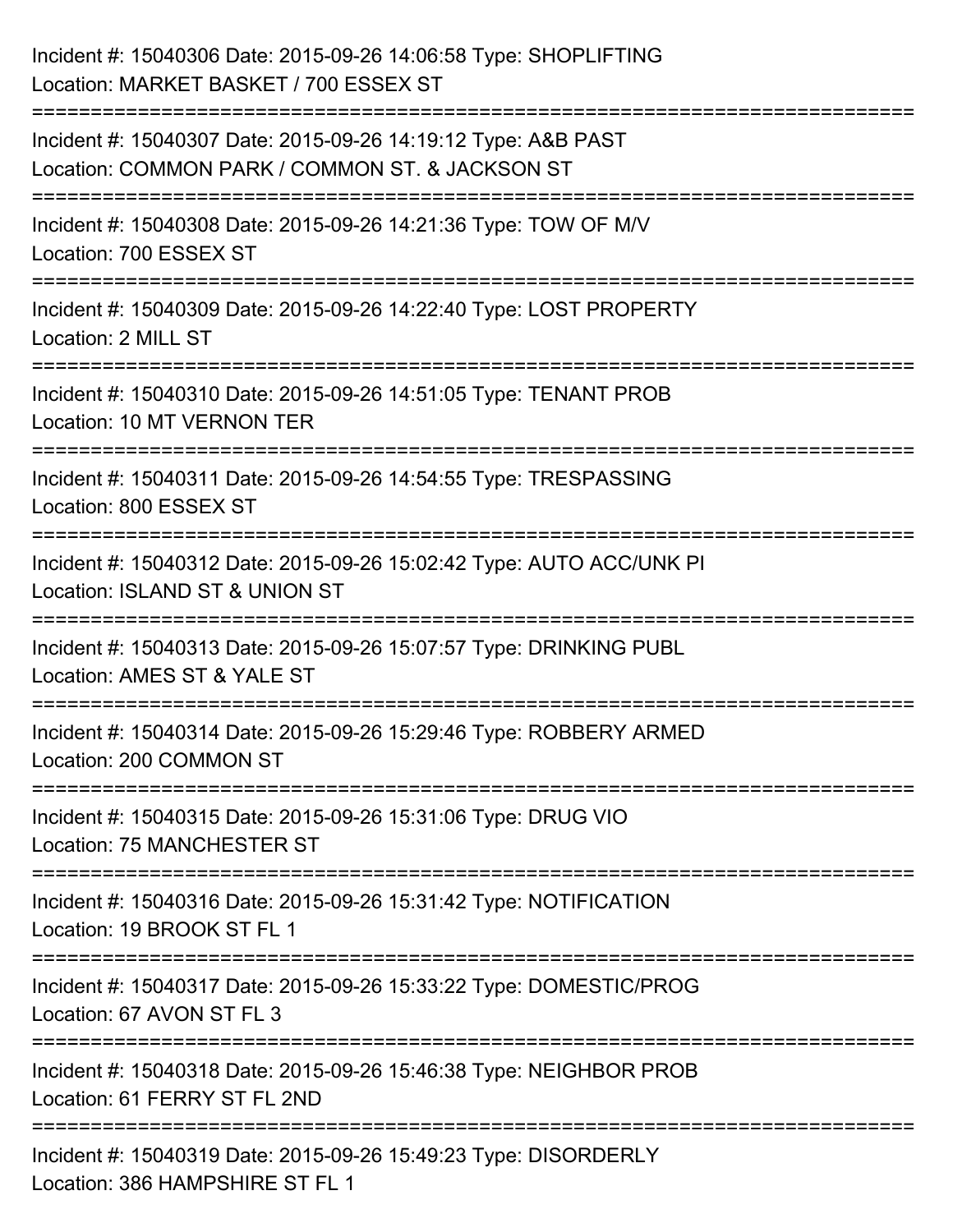| Incident #: 15040321 Date: 2015-09-26 15:59:21 Type: M/V STOP<br>Location: SOUTH UNION & BOXFORD                     |
|----------------------------------------------------------------------------------------------------------------------|
| Incident #: 15040320 Date: 2015-09-26 15:59:47 Type: AUTO ACC/UNK PI<br>Location: 198 LAWRENCE ST                    |
| Incident #: 15040322 Date: 2015-09-26 16:00:20 Type: SHOPLIFTING<br>Location: 700 ESSEX ST                           |
| Incident #: 15040323 Date: 2015-09-26 16:02:51 Type: MEDIC SUPPORT<br>Location: 65 UNION ST #104                     |
| Incident #: 15040324 Date: 2015-09-26 16:13:30 Type: NOTIFICATION<br>Location: 185A PARK ST                          |
| Incident #: 15040325 Date: 2015-09-26 16:22:44 Type: DISTURBANCE<br>Location: FRIENDLYS RESTAURANT / 227 WINTHROP AV |
| Incident #: 15040326 Date: 2015-09-26 16:56:01 Type: NOISE ORD<br>Location: SOUTH COMMON / OSGOOD ST                 |
| Incident #: 15040327 Date: 2015-09-26 17:06:59 Type: DRUG VIO<br>Location: FAIRMONT ST & HOLLY ST                    |
| Incident #: 15040328 Date: 2015-09-26 17:17:01 Type: DRUG OVERDOSE<br>Location: 362 ESSEX ST FL 3                    |
| Incident #: 15040329 Date: 2015-09-26 17:19:06 Type: DOMESTIC/PROG<br>Location: 28 HANCOCK ST FL 2ND                 |
| Incident #: 15040330 Date: 2015-09-26 17:28:09 Type: GENERAL SERV<br>Location: 653 LOWELL ST                         |
| Incident #: 15040332 Date: 2015-09-26 17:35:28 Type: NOISE ORD<br>Location: 14 ROLLINS ST                            |
| Incident #: 15040331 Date: 2015-09-26 17:35:53 Type: MISSING PERS<br>Location: 80 MELVIN ST                          |
| Incident #: 15040333 Date: 2015-09-26 17:38:02 Type: NOISE ORD<br>Location: 853 ESSEX ST                             |

===========================================================================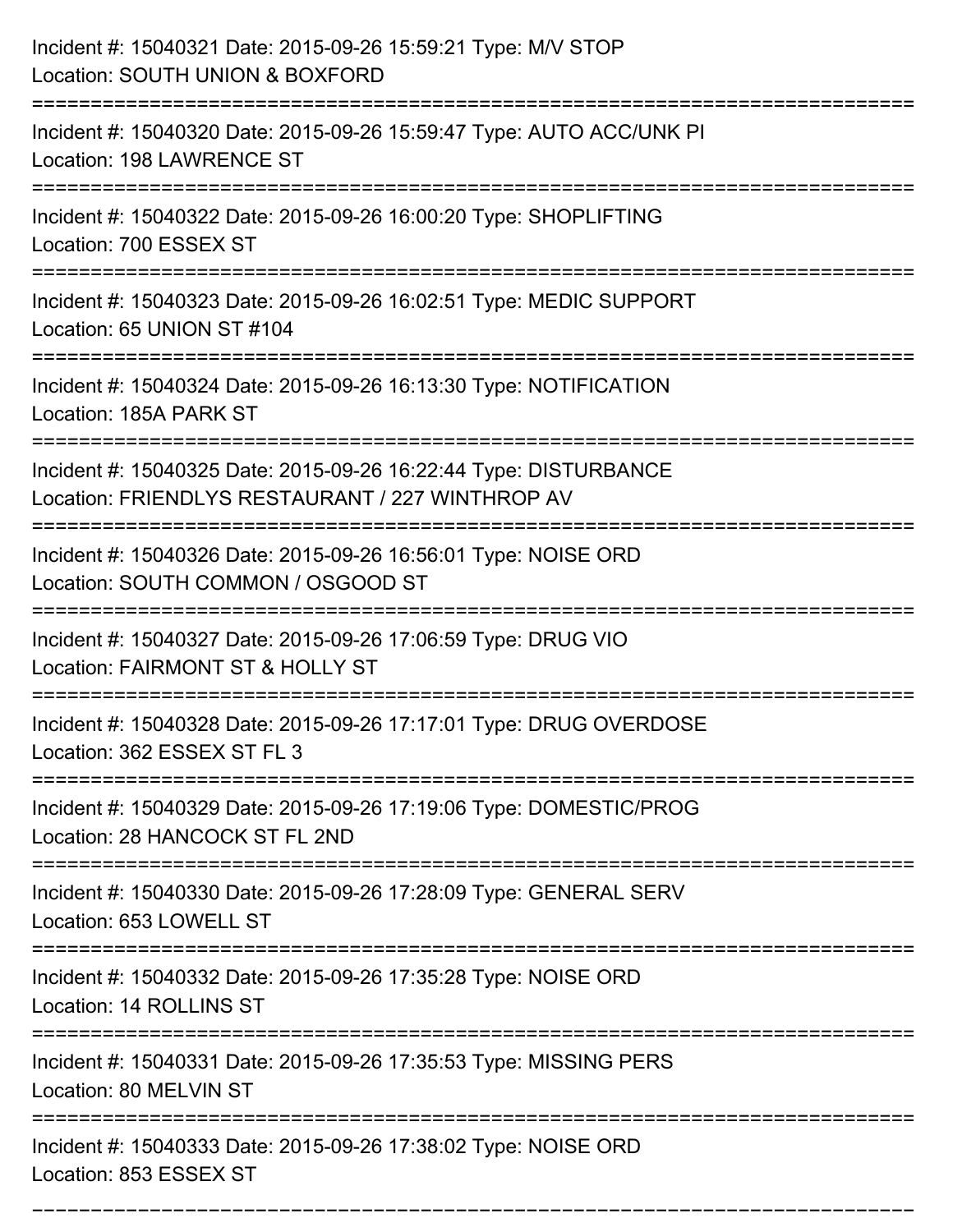| Incident #: 15040336 Date: 2015-09-26 17:39:49 Type: GENERAL SERV<br>Location: 371 MARKET ST<br>:==========================        |
|------------------------------------------------------------------------------------------------------------------------------------|
| Incident #: 15040334 Date: 2015-09-26 17:44:10 Type: DRUG VIO<br>Location: ALLSTON ST & HIGH ST                                    |
| Incident #: 15040335 Date: 2015-09-26 17:46:21 Type: AUTO ACC/NO PI<br>Location: HAMPSHIRE ST & HAVERHILL ST                       |
| Incident #: 15040337 Date: 2015-09-26 17:58:39 Type: EXTRA SURVEIL<br><b>Location: MT VERNON PARK</b>                              |
| Incident #: 15040338 Date: 2015-09-26 18:05:23 Type: SUS PERS/MV<br>Location: HENNESSEY SCHOOL / 122 HANCOCK ST                    |
| Incident #: 15040339 Date: 2015-09-26 18:15:07 Type: M/V STOP<br>Location: ABBOTT ST & OSGOOD ST                                   |
| Incident #: 15040340 Date: 2015-09-26 18:28:07 Type: M/V STOP<br>Location: 160 WINTHROP AV                                         |
| Incident #: 15040341 Date: 2015-09-26 18:32:04 Type: FIGHT<br>Location: 178 WATER ST                                               |
| Incident #: 15040342 Date: 2015-09-26 18:32:14 Type: LARCENY/MV/PAST<br>Location: 226 BAILEY ST                                    |
| Incident #: 15040343 Date: 2015-09-26 18:47:26 Type: COURT DOC SERVE<br><b>Location: 29 KENDRICK ST</b>                            |
| Incident #: 15040344 Date: 2015-09-26 18:49:59 Type: NOISE ORD<br>Location: FARNHAM ST & FOSTER ST                                 |
| ---------------------------<br>Incident #: 15040345 Date: 2015-09-26 19:04:42 Type: SUICIDE ATTEMPT<br>Location: 55 SPRINGFIELD ST |
| Incident #: 15040346 Date: 2015-09-26 19:18:52 Type: INVESTIGATION<br><b>Location: ONE BEACON AV</b>                               |
| Incident #: 15040348 Date: 2015-09-26 19:25:36 Type: ALARM/BURG<br>Location: VARGAS RESD, / 70 BELMONT ST                          |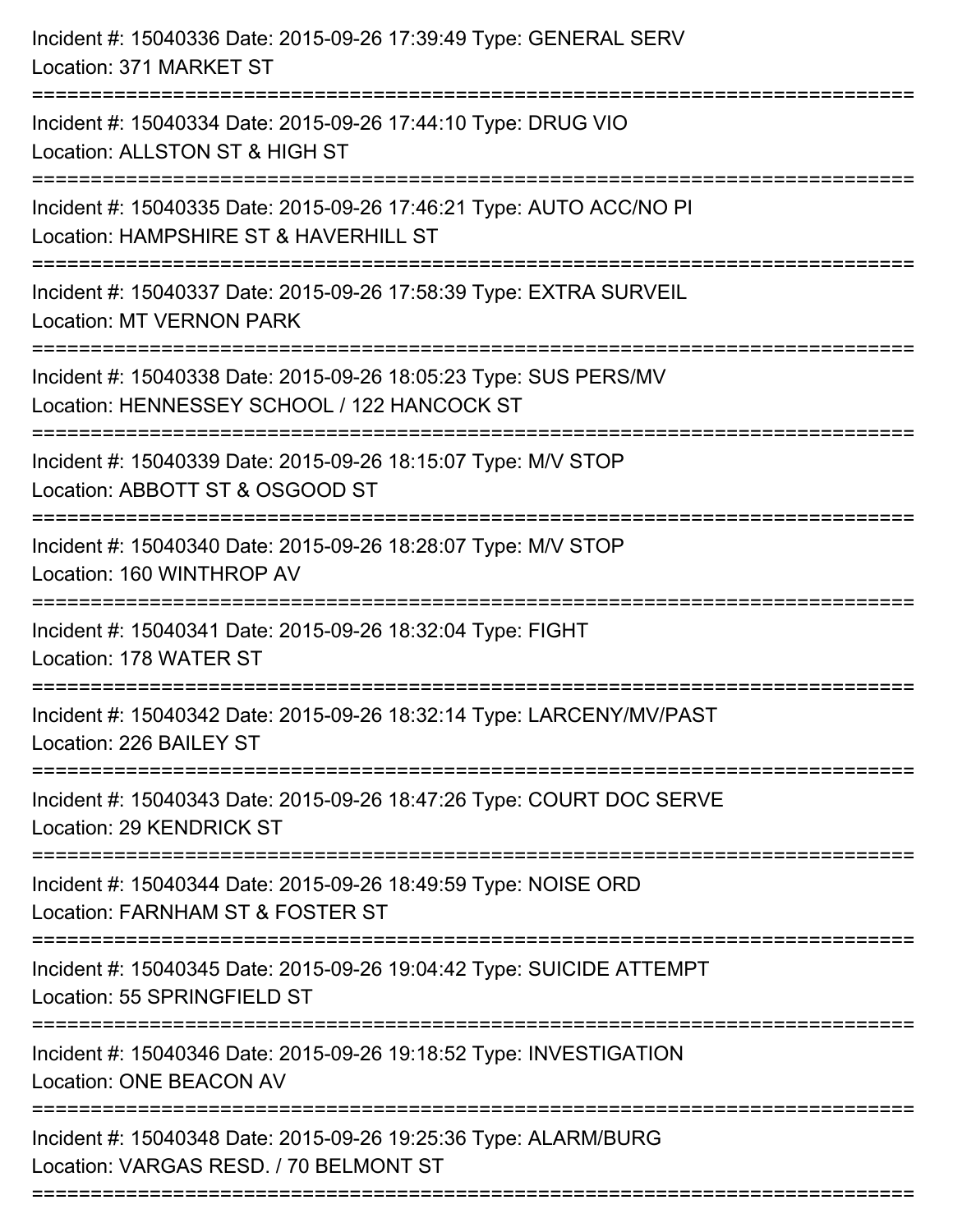Location: 1 W LOWELL ST

| Incident #: 15040350 Date: 2015-09-26 19:36:50 Type: NOISE ORD<br>Location: BROADWAY AV                |
|--------------------------------------------------------------------------------------------------------|
| Incident #: 15040349 Date: 2015-09-26 19:37:30 Type: B&E/PAST<br>Location: 179 BAILEY ST FL 3 REAR     |
| Incident #: 15040351 Date: 2015-09-26 19:42:22 Type: NOISE ORD<br>Location: 151 WEST ST FL 2ND         |
| Incident #: 15040352 Date: 2015-09-26 19:53:13 Type: MEDIC SUPPORT<br>Location: 141 AMESBURY ST #307   |
| Incident #: 15040353 Date: 2015-09-26 20:19:21 Type: M/V STOP<br>Location: FARLEY ST & S BROADWAY      |
| Incident #: 15040354 Date: 2015-09-26 20:22:30 Type: UNWANTEDGUEST<br>Location: 332 PARK ST            |
| Incident #: 15040355 Date: 2015-09-26 20:27:00 Type: HIT & RUN M/V<br>Location: 45 BELLEVUE ST         |
| Incident #: 15040356 Date: 2015-09-26 21:04:08 Type: M/V STOP<br>Location: 32 LAWRENCE ST              |
| Incident #: 15040357 Date: 2015-09-26 21:17:48 Type: MAL DAMAGE<br>Location: 4 SAUNDERS ST FL BASEMENT |
| Incident #: 15040358 Date: 2015-09-26 21:33:07 Type: M/V STOP<br>Location: OXFORD ST & HAVERHILL ST    |
| Incident #: 15040359 Date: 2015-09-26 21:43:01 Type: M/V STOP<br>Location: HOWARD ST & PLEASANT ST     |
| Incident #: 15040360 Date: 2015-09-26 21:50:02 Type: ROBBERY ARMED<br>Location: 24 MONMOUTH ST         |
| Incident #: 15040361 Date: 2015-09-26 22:07:48 Type: M/V STOP<br>Location: ALLSTON ST & HIGH ST        |
|                                                                                                        |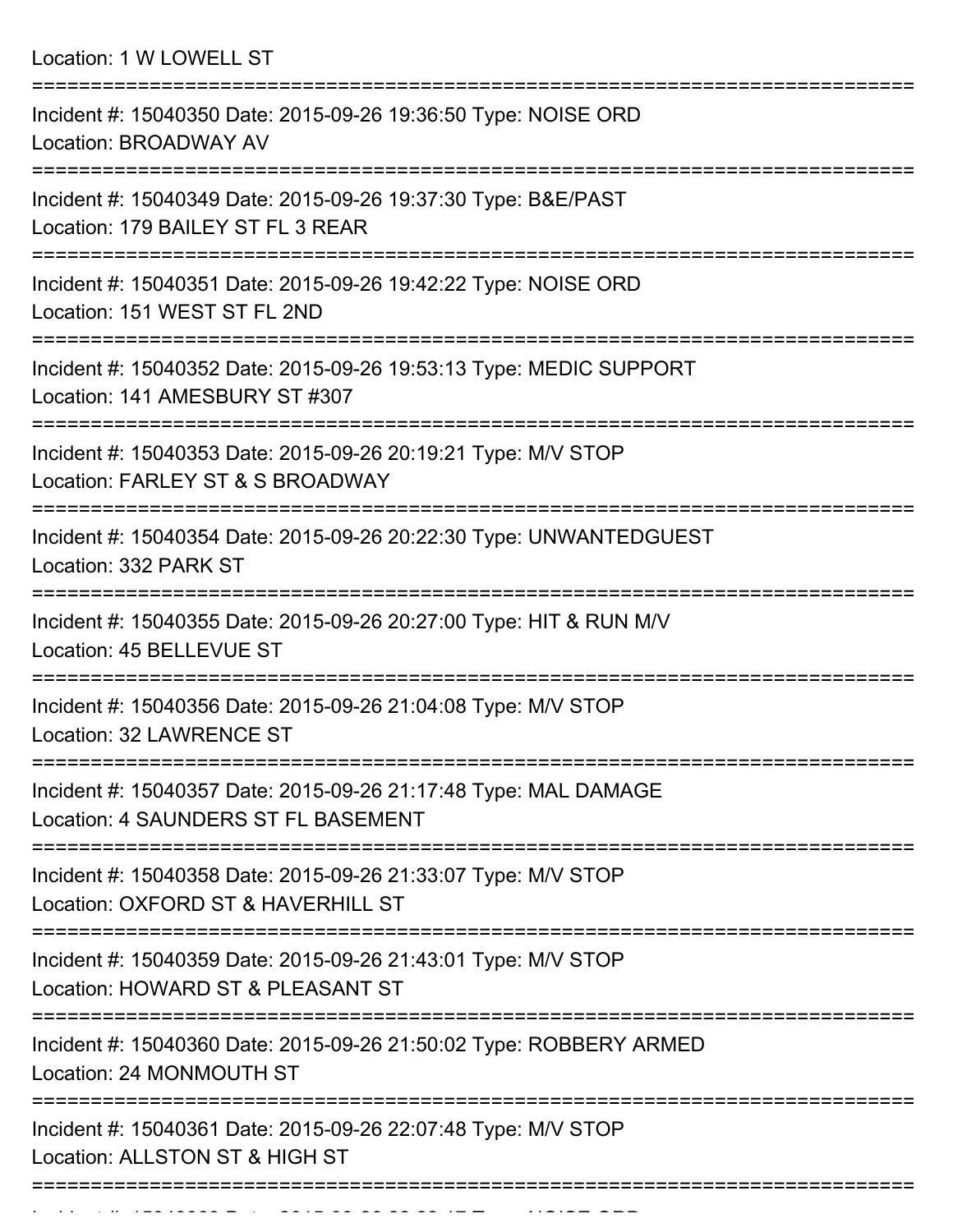| Incident #: 15040362 Date: 2015-09-26 22:22:20 Type: SUS PERS/MV<br>Location: GUILMETTE SCHOOL / 80 BODWELL ST  |
|-----------------------------------------------------------------------------------------------------------------|
| Incident #: 15040364 Date: 2015-09-26 22:25:42 Type: NOISE ORD<br>Location: 14 BUTLER ST                        |
| Incident #: 15040365 Date: 2015-09-26 22:32:43 Type: MV/BLOCKING<br>Location: 8 SAUNDERS ST FL 3RD              |
| Incident #: 15040366 Date: 2015-09-26 22:35:22 Type: LOUD NOISE<br>Location: 305 HAMPSHIRE ST                   |
| Incident #: 15040367 Date: 2015-09-26 22:37:54 Type: NOISE ORD<br>Location: 169 WEST ST                         |
| Incident #: 15040368 Date: 2015-09-26 22:46:19 Type: SUS PERS/MV<br>Location: 44 MONMOUTH ST                    |
| Incident #: 15040369 Date: 2015-09-26 22:58:47 Type: ALARM/BURG<br>Location: S UNION ST MARKET / 280 S UNION ST |
| Incident #: 15040370 Date: 2015-09-26 23:00:44 Type: NOISE ORD<br>Location: 20 CAMBRIDGE ST                     |
| Incident #: 15040371 Date: 2015-09-26 23:03:52 Type: GUN CALL<br>Location: 309 PROSPECT ST                      |
| Incident #: 15040372 Date: 2015-09-26 23:09:03 Type: NOISE ORD<br>Location: RIVERVIEW PL & RIVERBANK            |
| Incident #: 15040373 Date: 2015-09-26 23:13:02 Type: NOISE ORD<br>Location: 146 BUTLER ST                       |
| Incident #: 15040374 Date: 2015-09-26 23:18:01 Type: NOISE ORD<br>Location: ARLINGTON ST & WILLOW ST            |
| Incident #: 15040375 Date: 2015-09-26 23:23:33 Type: NOISE ORD<br>Location: 74 MARKET ST                        |
|                                                                                                                 |